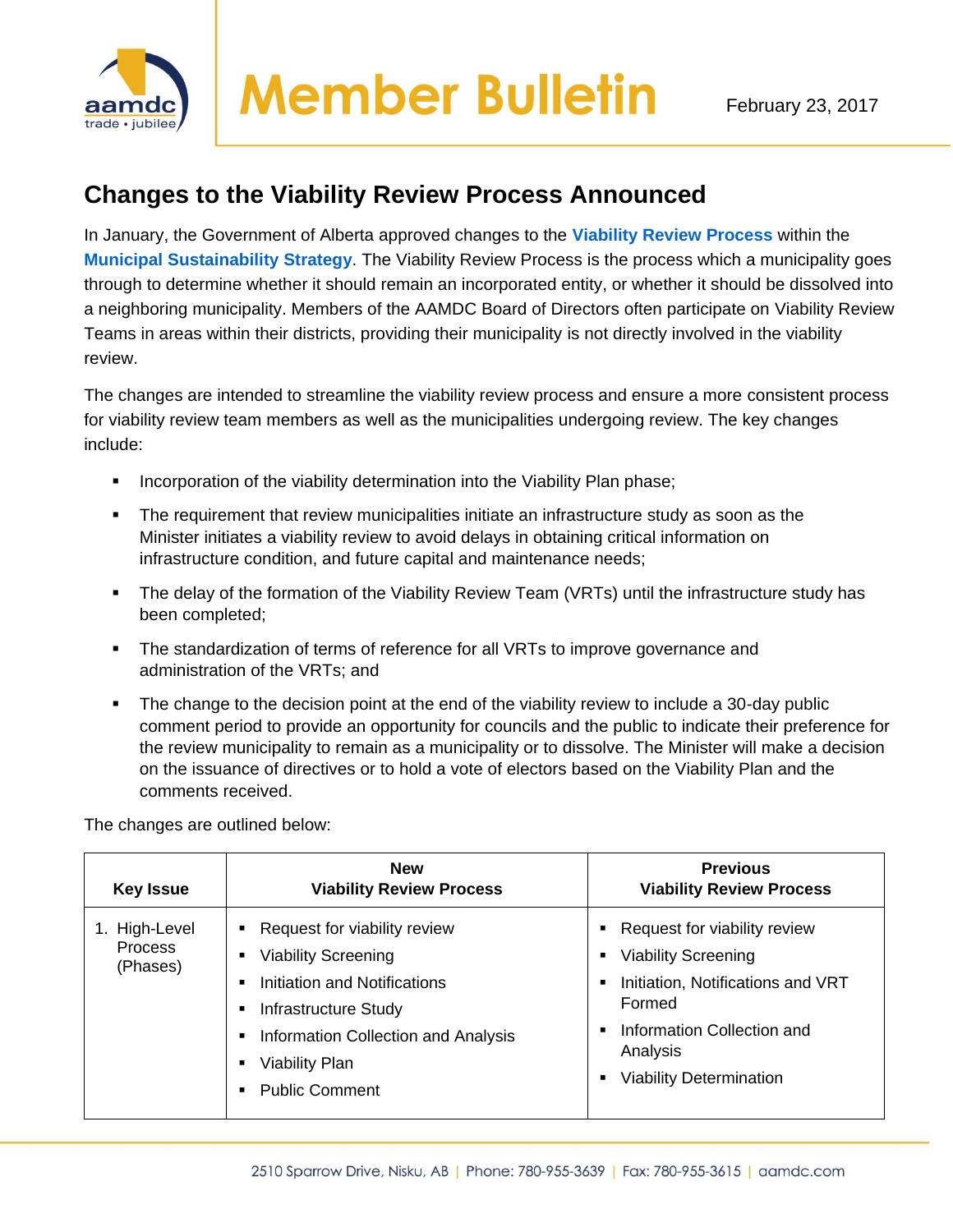| <b>Key Issue</b>                                                                     | <b>New</b><br><b>Viability Review Process</b>                                                                                                                                                                                                                                                                                                                                                                                                                   | <b>Previous</b><br><b>Viability Review Process</b>                                                                                                                                                                                                                         |
|--------------------------------------------------------------------------------------|-----------------------------------------------------------------------------------------------------------------------------------------------------------------------------------------------------------------------------------------------------------------------------------------------------------------------------------------------------------------------------------------------------------------------------------------------------------------|----------------------------------------------------------------------------------------------------------------------------------------------------------------------------------------------------------------------------------------------------------------------------|
|                                                                                      | Minister's Decision<br>Vote of Electors (if applicable)<br>Implementation and Enforcement                                                                                                                                                                                                                                                                                                                                                                       | <b>Viability Plan</b><br>п<br><b>Council Vote</b><br>٠<br>Vote of Electors (if applicable)<br><b>Minister's Decision</b><br>п<br>Implementation and Enforcement                                                                                                            |
| 2. Infrastructure<br>Audit/Study                                                     | An infrastructure study is initiated by the<br>review municipality as soon as possible<br>following the Minister's initiation of the<br>viability review.<br>The results of the infrastructure study will<br>inform the development of the Viability<br>Plan.                                                                                                                                                                                                   | An infrastructure study is initiated<br>Ξ<br>by the review municipality as soon<br>as possible following the Minister's<br>initiation of the viability review.<br>The results of the infrastructure<br>study will inform the VRT in<br>reaching a Viability Determination. |
| 3. Role of<br>Viability<br>Review<br>Teams (VRT)                                     | Guide the viability review process<br>٠<br>Engage stakeholders<br>п<br>Provide updates to member organizations<br>п<br>Provide feedback to the Minister<br>٠                                                                                                                                                                                                                                                                                                    | Lead the viability review process<br>٠<br>Engage stakeholders<br>п<br>Liaise between the VRT and<br>٠<br>member organizations<br>Provide advice and<br>$\blacksquare$<br>recommendations to the Minister                                                                   |
| 4. Appointment<br>of VRTs                                                            | Requests for VRT members will be made<br>by the Assistant Deputy Minister, Municipal<br>Services and Legislation, following the<br>Information Collection and Analysis phase<br>and prior to the completion of the<br>Infrastructure Study.                                                                                                                                                                                                                     | Requests for VRT members are<br>Е<br>made by the Minister at the<br>beginning of the viability review,<br>as part of the notice of the viability<br>review to the affected parties.                                                                                        |
| 5. Advisory<br>supports for<br>review or<br>potential<br>receiving<br>municipalities | Workbooks are provided to both the review<br>and potential receiving municipalities to<br>solicit responses.<br>Facilitated discussions with each<br>municipality will be mandatory.<br>Additional advisory support will be provided<br>п<br>to municipalities including more<br>comprehensive discussions on possibilities<br>under the MGA, assistance with financial<br>analysis/ projections, and sharing of<br>leading practices from other jurisdictions. | Workbooks are provided to both<br>п<br>the review and potential receiving<br>municipalities to solicit responses.<br>Facilitated discussions with each<br>municipality are held only when<br>mutually agreed to.                                                           |